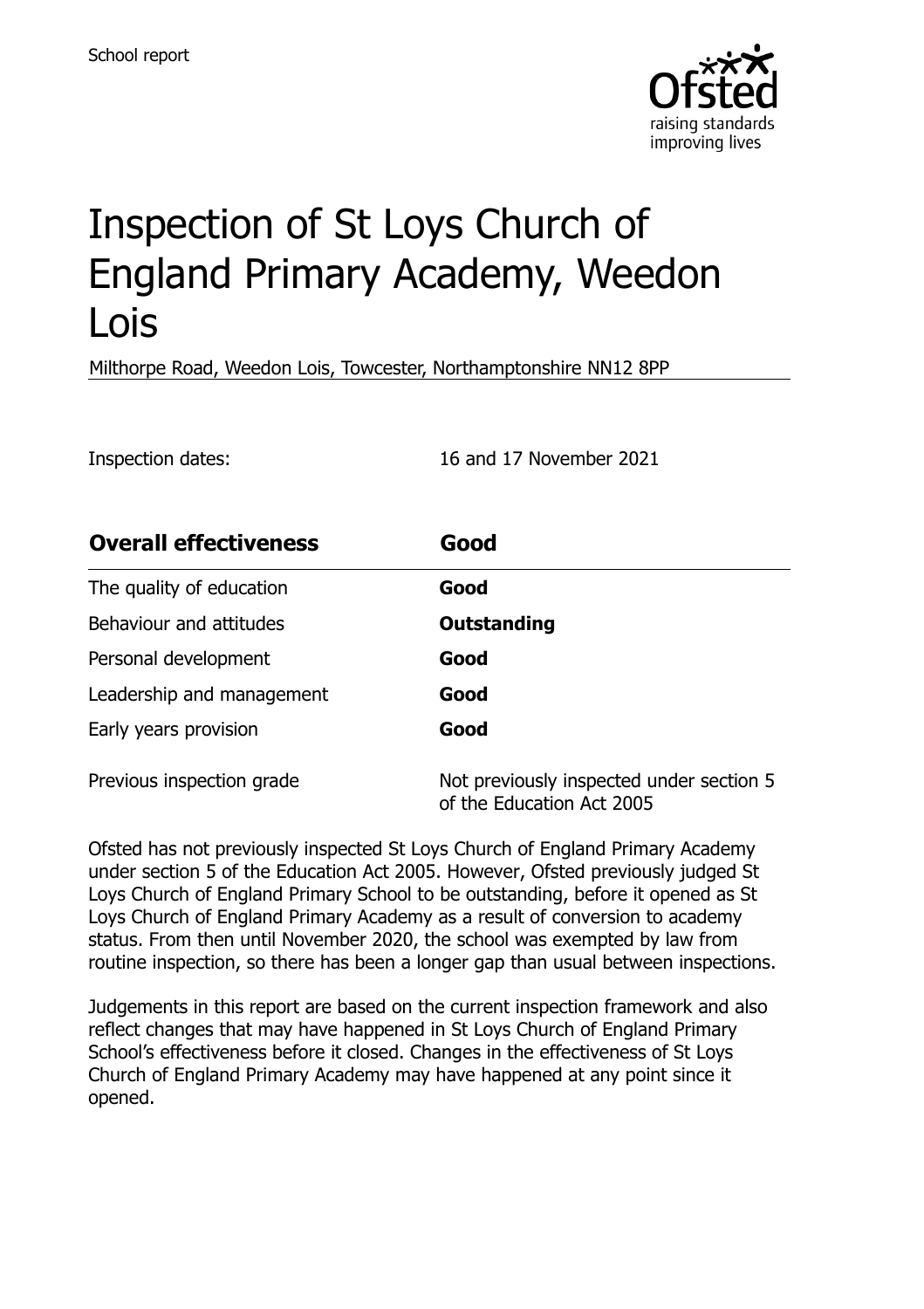

# **What is it like to attend this school?**

Pupils like being at school. They told inspectors, 'People care for each other. The school is like a big family.' Pupils enjoy their learning. They concentrate very well during lessons. Pupils say that they feel safe. They know that there is always a member of staff they can speak to if they are worried about anything.

Staff have high expectations of pupils. They promote pupils' well-being. The school's six values are a central part of this inclusive school. Pupils understand the values. They are highly motivated. Pupils make a significant contribution to the life of the school.

Pupils' behaviour is outstanding. They behave with consistently high levels of respect for others. Pupils are polite and caring. They know that bullying is not tolerated. Pupils have a very clear understanding of equality. They are good at listening to others. Pupils told inspectors, 'Everyone's accepted here.'

Parents and carers are overwhelmingly positive about the school. One parent, whose comment was typical of many, said, 'St Loys is a very nurturing environment where the children develop a strong sense of self-worth.' Parents appreciate that the staff are approachable. They like that the staff know their children well. Parents are impressed with how the staff capture their children's interest in learning.

#### **What does the school do well and what does it need to do better?**

Leaders are reviewing curriculum plans. They have developed a strong curriculum in some subjects. However, some other subjects, such as science, computing and history, are at an earlier stage of development. In these subjects, leaders have not identified precisely the key knowledge that pupils need to learn.

Reading is a priority in the school. From the moment pupils start at the school, there is a strong focus on phonics. Leaders have ensured that pupils build up their phonics knowledge to enable them to learn to read. Pupils use their decoding skills well to sound out unfamiliar words. Staff regularly check how successfully pupils learn new sounds. If pupils fall behind, staff are quick to provide support.

The mathematics curriculum is well organised. Leaders have planned the order in which pupils learn new knowledge so that pupils build their understanding and skills over time. Pupils enjoy mathematics. They can explain their learning well using mathematical vocabulary. Teachers provide mathematical equipment to help pupils understand the learning. For example, children in Reception use counters to help them count to 20. Staff regularly check pupils' learning. They take the time to explain if pupils get stuck.

The classroom environment in the early years is very engaging. Relationships are excellent between children and adults. Leaders ensure that there is a strong focus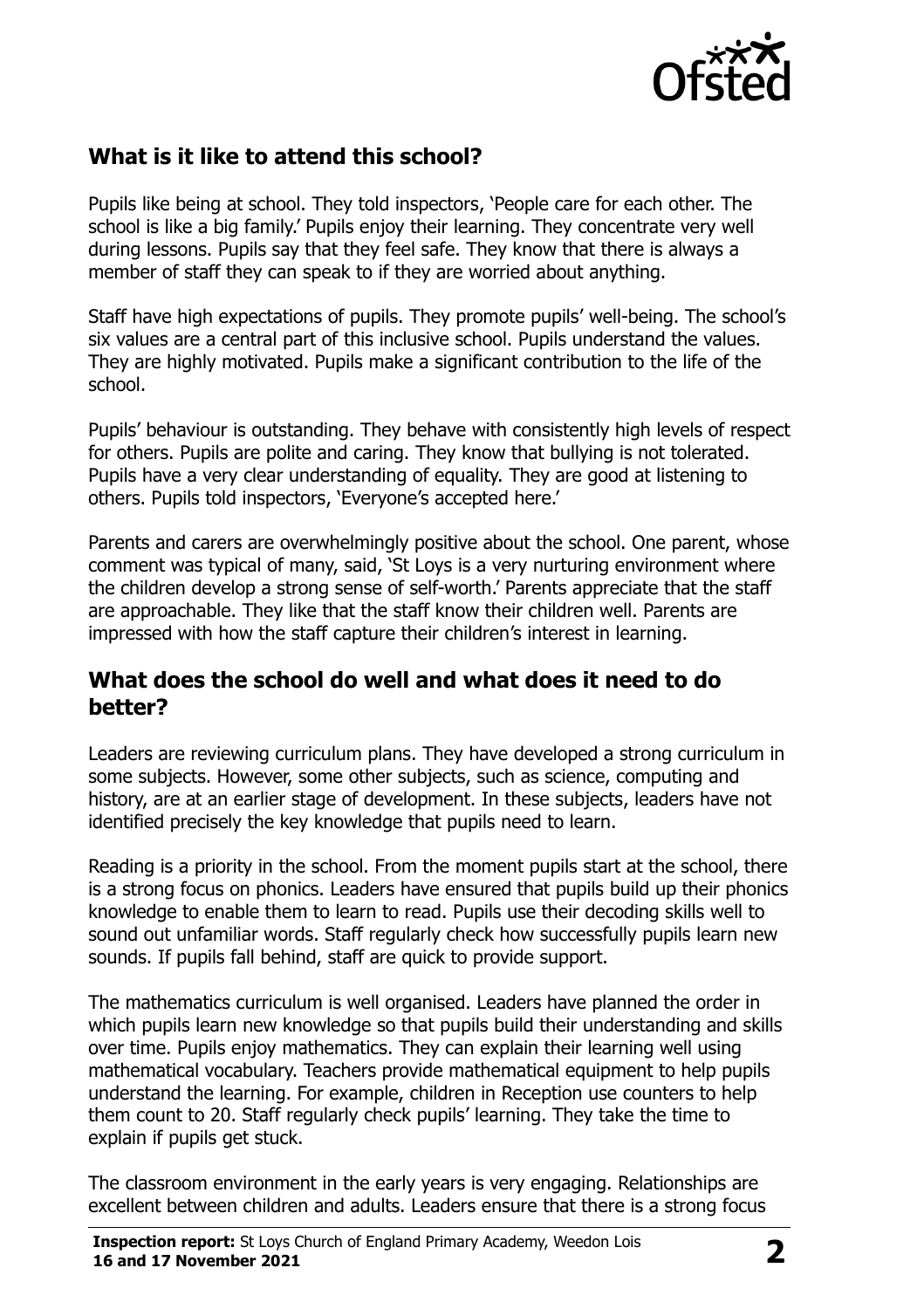

on children's communication and language. Leaders have set out how learning in the early years connects with learning which they will encounter as they move through the school. This is very clear in plans for phonics, reading and mathematics. However, plans are at an early stage of development in other areas of learning.

Teachers' subject knowledge is strong. They ask questions which support pupils to deepen their understanding of the learning. Teachers regularly check pupils' understanding in phonics, early reading, spelling and mathematics. However, there is not an agreed approach to checking pupils' understanding in all subjects.

Teachers are quick to identify pupils with special educational needs and/or disabilities (SEND). Leaders ensure that staff provide high-quality support in lessons. Staff ensure that all pupils with SEND can access the full curriculum. Teachers work well with external specialists. They ensure that resources are suited to pupils' needs.

The school's work to promote pupils' personal development is of a high quality. Leaders create a respectful culture. Pupils like being house captains and school councillors. They organise playground games for each other. Pupils understand British values, such as the rule of law and democracy. However, some pupils' understanding of different faiths is weak.

Representatives of the multi-academy trust (MAT) and governors know the school well. They support leaders and hold them to account. They understand their statutory responsibilities. Governors and MAT representatives support leaders to develop the curriculum. Leaders engage very well with staff. They provide regular professional development and take account of workload. Staff are overwhelmingly positive about the school's leaders.

# **Safeguarding**

The arrangements for safeguarding are effective.

Leaders have ensured that the curriculum provides opportunities for pupils to learn how to stay safe. Pupils understand how to keep themselves safe, including online.

Leaders know pupils and their families well. Leaders check that staff know how to spot pupils at risk. Staff pass on concerns promptly. They provide strong support to vulnerable pupils. Record-keeping is comprehensive. Governors and representatives of the local authority regularly check the school's safeguarding procedures. Leaders ensure that they provide regular training for staff and governors.

# **What does the school need to do to improve?**

#### **(Information for the school and appropriate authority)**

■ The key content and knowledge that pupils need to learn in some subjects, such as science, computing and history, are not sufficiently well planned and sequenced. It is not yet fully clear what pupils should learn and when, to build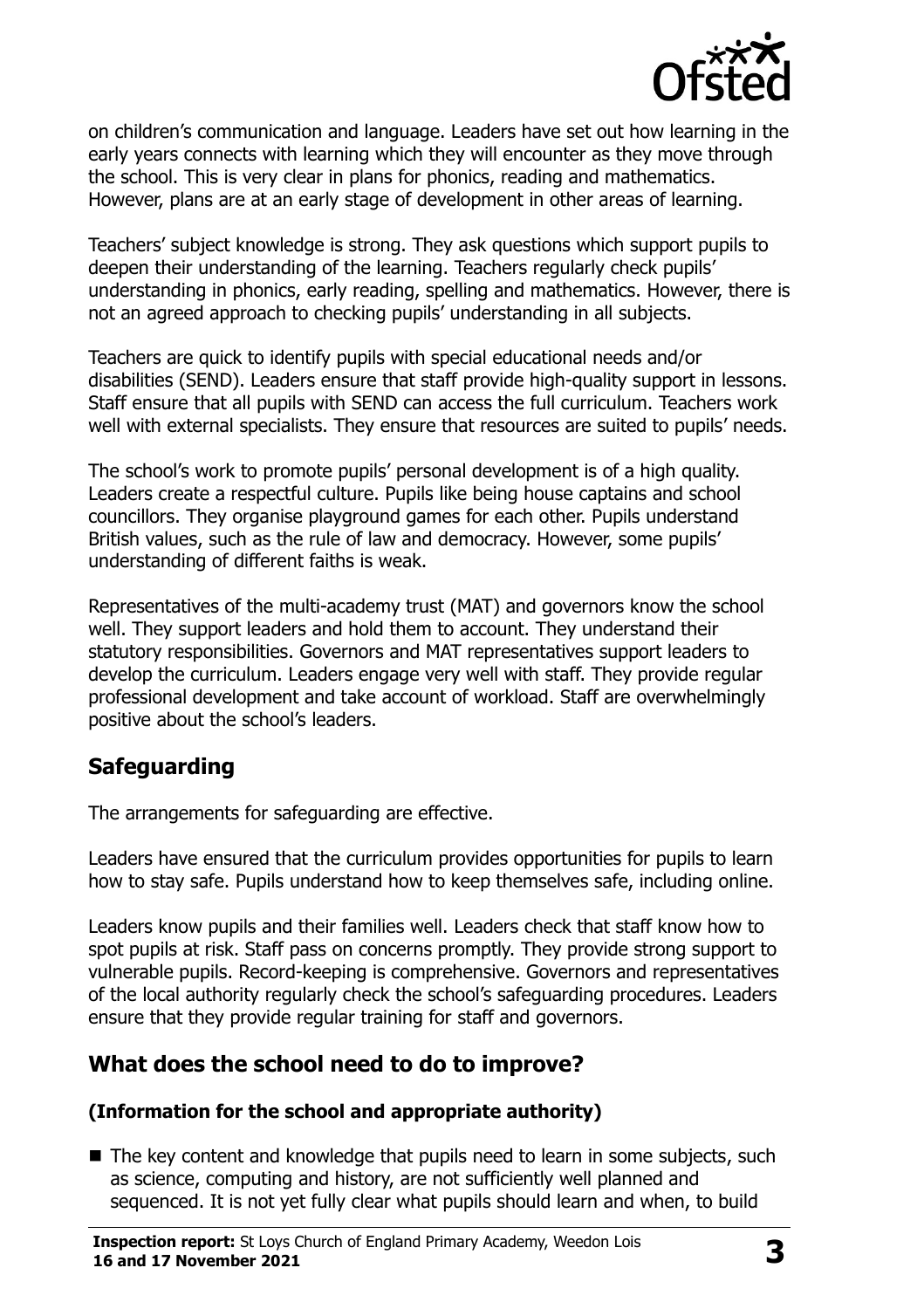

their knowledge over time. However, it is clear that leaders have begun to review and plan the curriculum from Reception to the end of key stage 2 in these subjects. For this reason, the transitional arrangements have been applied.

■ The school's approach to assessment in the school is inconsistent. Staff assess regularly in phonics, early reading and mathematics. However, there is not an agreed approach to checking pupils' understanding in all subjects. As a result, staff do not have a precise enough understanding of how well pupils achieve across the range of subjects. Leaders need to ensure that the use of assessment in all subjects has a clear rationale and provides teachers with the necessary information to help them support their pupils to know more and remember more.

### **How can I feed back my views?**

You can use [Ofsted Parent View](http://parentview.ofsted.gov.uk/) to give Ofsted your opinion on your child's school, or to find out what other parents and carers think. We use information from Ofsted Parent View when deciding which schools to inspect, when to inspect them and as part of their inspection.

The Department for Education has further quidance on how to complain about a school.

If you are the school and you are not happy with the inspection or the report, you can [complain to Ofsted.](http://www.gov.uk/complain-ofsted-report)

### **Further information**

You can search for [published performance information](http://www.compare-school-performance.service.gov.uk/) about the school.

In the report, '[disadvantaged pupils](http://www.gov.uk/guidance/pupil-premium-information-for-schools-and-alternative-provision-settings)' refers to those pupils who attract government pupil premium funding: pupils claiming free school meals at any point in the last six years and pupils in care or who left care through adoption or another formal route.

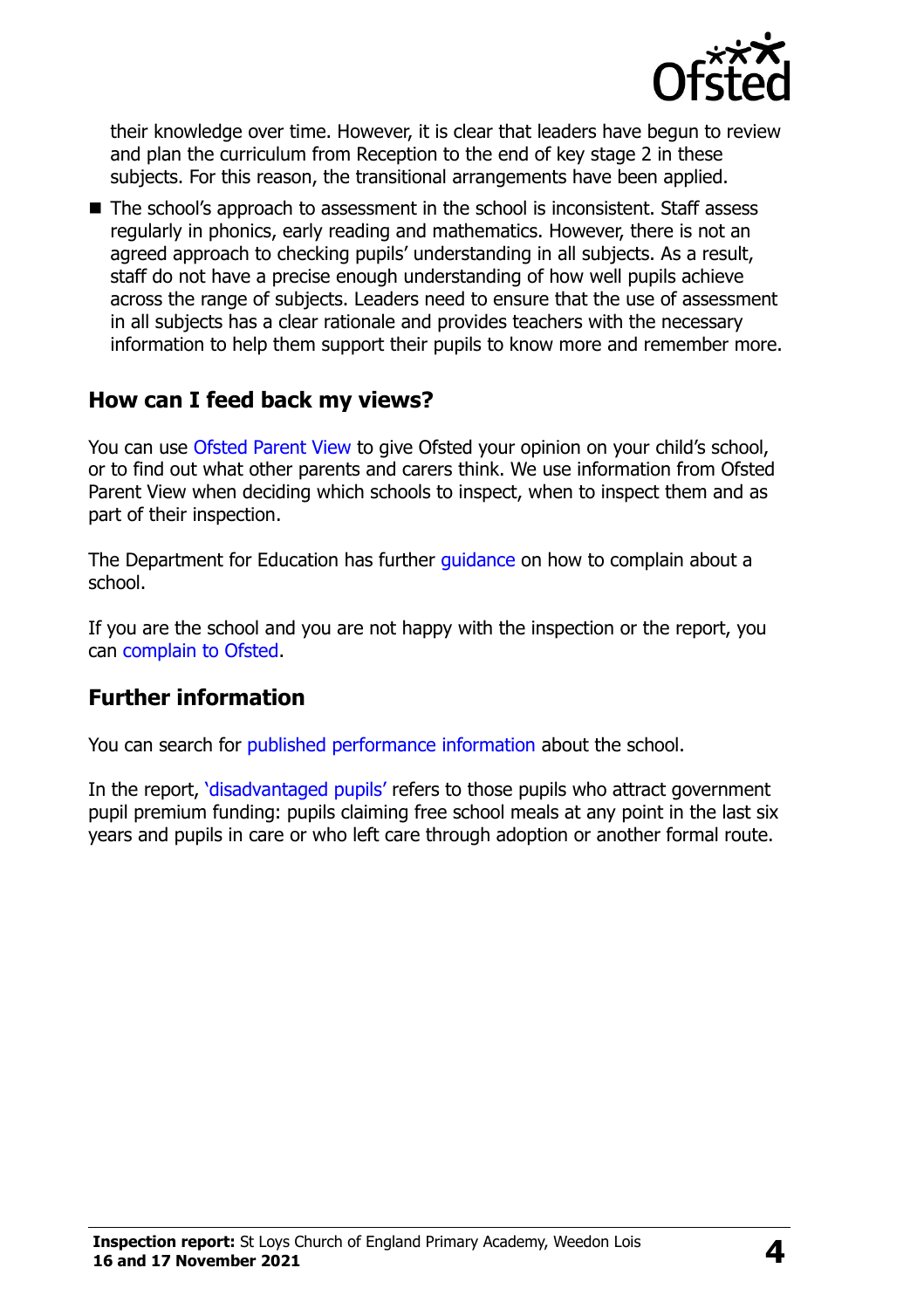

# **School details**

| Unique reference number             | 140102                                                                |
|-------------------------------------|-----------------------------------------------------------------------|
| <b>Local authority</b>              | West Northamptonshire                                                 |
| <b>Inspection number</b>            | 10199412                                                              |
| <b>Type of school</b>               | Primary                                                               |
| <b>School category</b>              | Academy converter                                                     |
| Age range of pupils                 | 4 to 11                                                               |
| <b>Gender of pupils</b>             | Mixed                                                                 |
| Number of pupils on the school roll | 56                                                                    |
| <b>Appropriate authority</b>        | Board of trustees                                                     |
| <b>Chair of trust</b>               | <b>Gill Nunn</b>                                                      |
| <b>Headteacher</b>                  | Kathryn Crawford                                                      |
| Website                             | www.stloys.co.uk                                                      |
| Dates of previous inspection        | 2 and 3 May 2007, under section 5 of the<br><b>Education Act 2005</b> |

# **Information about this school**

■ The headteacher took up her post in September 2020.

### **Information about this inspection**

The inspectors carried out this inspection under section 5 of the Education Act 2005.

This was the first routine inspection the school received since the COVID-19 pandemic began. Inspectors discussed the impact of the pandemic with school leaders and have taken that into account in their evaluation.

- Inspectors met with the headteacher, curriculum leaders, the leader with responsibility for pupils with SEND, and a sample of teaching and support staff.
- The lead inspector met with representatives of the governing body, including the chair of governors and the chief executive officer of the academy trust.
- Inspectors carried out deep dives in these subjects: reading, mathematics, PE and history. For each deep dive, inspectors met with subject leaders, looked at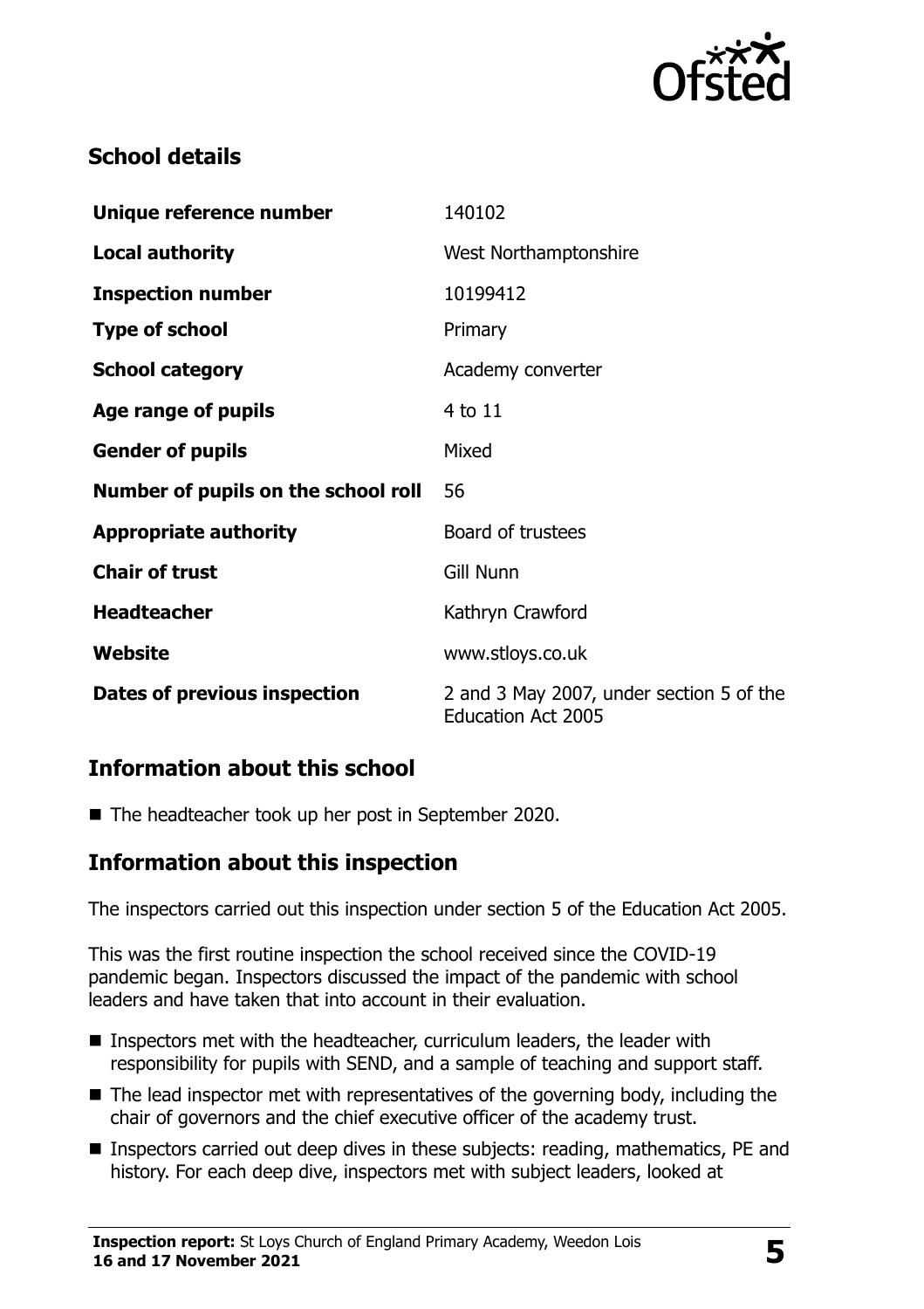

curriculum plans, visited a sample of lessons, spoke to teachers, spoke to some pupils about their learning and looked at a sample of pupils' work.

- Inspectors examined a range of school documentation, including leaders' selfevaluation, improvement plans and documentation relating to attendance and behaviour.
- The lead inspector met with the designated safeguarding leader. The safeguarding policy, training records and examples of safeguarding concerns were scrutinised.
- **Inspectors considered responses to Ofsted's online survey, Parent View and the** responses to Ofsted's free-text service. Inspectors also considered the responses to the survey for staff and the pupils' survey.

#### **Inspection team**

Damien Turrell, lead inspector Her Majesty's Inspector Jason Brooks **Ofsted Inspector**